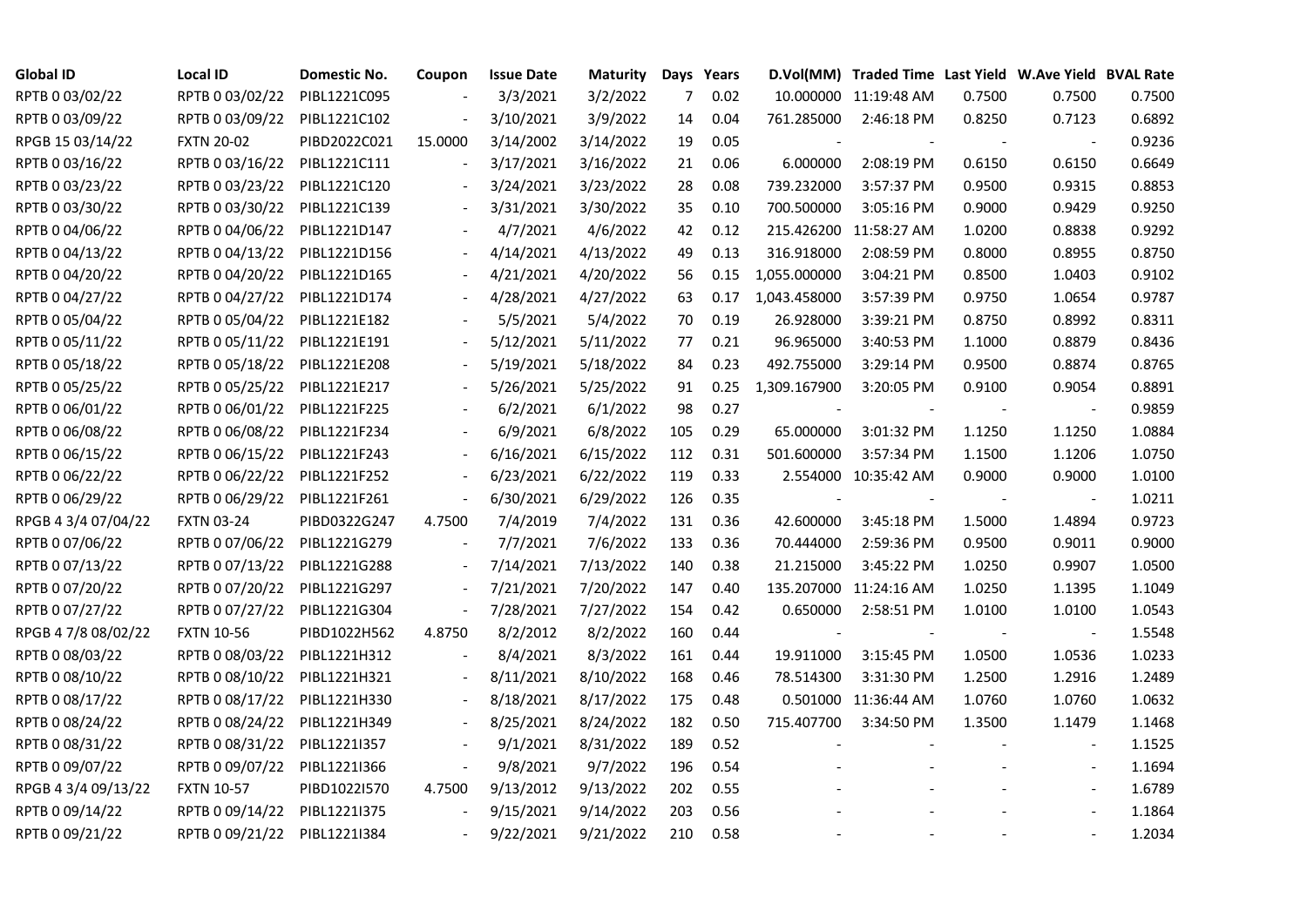| <b>Global ID</b>     | <b>Local ID</b>   | Domestic No. | Coupon         | <b>Issue Date</b> | <b>Maturity</b> |     | Days Years |              | D.Vol(MM) Traded Time Last Yield W.Ave Yield BVAL Rate |        |                          |        |
|----------------------|-------------------|--------------|----------------|-------------------|-----------------|-----|------------|--------------|--------------------------------------------------------|--------|--------------------------|--------|
| RPTB 0 09/28/22      | RPTB 0 09/28/22   | PIBL1221I393 |                | 9/29/2021         | 9/28/2022       | 217 | 0.59       | 1.010000     | 9:42:45 AM                                             | 1.2500 | 1.2500                   | 1.1250 |
| RPTB 0 10/05/22      | RPTB 0 10/05/22   | PIBL1221J409 |                | 10/6/2021         | 10/5/2022       | 224 | 0.61       | 0.500000     | 3:02:50 PM                                             | 1.4500 | 1.4500                   | 1.2376 |
| RPTB 0 10/12/22      | RPTB 0 10/12/22   | PIBL1221J418 |                | 10/13/2021        | 10/12/2022      | 231 | 0.63       | 0.763000     | 3:35:38 PM                                             | 1.4500 | 1.4500                   | 1.2050 |
| RPGB 12 3/4 10/17/22 | <b>FXTN 20-03</b> | PIBD2022J033 | 12.7500        | 10/17/2002        | 10/17/2022      | 236 | 0.65       |              |                                                        |        | $\overline{a}$           | 1.7583 |
| RPTB 0 10/19/22      | RPTB 0 10/19/22   | PIBL1221J427 |                | 10/20/2021        | 10/19/2022      | 238 | 0.65       |              |                                                        |        | $\blacksquare$           | 1.2712 |
| RPTB 0 10/26/22      | RPTB 0 10/26/22   | PIBL1221J436 |                | 10/27/2021        | 10/26/2022      | 245 | 0.67       |              | 82.750000 11:28:46 AM                                  | 1.3350 | 1.3350                   | 1.3307 |
| RPTB 0 11/02/22      | RPTB 0 11/02/22   | PIBL1221K443 |                | 11/3/2021         | 11/2/2022       | 252 | 0.69       | 33.035000    | 3:25:00 PM                                             | 1.3700 | 1.3679                   | 1.3595 |
| RPTB 0 11/09/22      | RPTB 0 11/09/22   | PIBL1221K452 |                | 11/10/2021        | 11/9/2022       | 259 | 0.71       | 19.811000    | 2:45:26 PM                                             | 1.4850 | 1.3881                   | 1.3624 |
| RPTB 0 11/16/22      | RPTB 0 11/16/22   | PIBL1221K461 |                | 11/17/2021        | 11/16/2022      | 266 | 0.73       | 4.659000     | 3:29:51 PM                                             | 1.5250 | 1.5220                   | 1.3418 |
| RPTB 0 11/23/22      | RPTB 0 11/23/22   | PIBL1221K470 |                | 11/24/2021        | 11/23/2022      | 273 | 0.75       | 6.731000     | 3:29:36 PM                                             | 1.4500 | 1.3541                   | 1.4000 |
| RPTB 0 11/29/22      | RPTB 0 11/29/22   | PIBL1221L488 | $\blacksquare$ | 12/1/2021         | 11/29/2022      | 279 | 0.76       | 2.809000     | 2:34:15 PM                                             | 1.3850 | 1.3850                   | 1.3720 |
| RPGB 4 5/8 12/04/22  | RTB 05-11         | PIID0522L114 | 4.6250         | 12/4/2017         | 12/4/2022       | 284 | 0.78       | 680.642000   | 2:43:04 PM                                             | 1.8750 | 1.8254                   | 1.8646 |
| RPGB 4 12/06/22      | <b>FXTN 10-58</b> | PIBD1022L585 | 4.0000         | 12/6/2012         | 12/6/2022       | 286 | 0.78       | 2,000.000000 | 2:05:38 PM                                             | 2.1500 | 2.1500                   | 2.0710 |
| RPTB 0 12/07/22      | RPTB 0 12/07/22   | PIBL1221L497 |                | 12/7/2021         | 12/7/2022       | 287 | 0.79       | 32.030000    | 3:45:45 PM                                             | 1.4000 | 1.4092                   | 1.3867 |
| RPTB 0 12/14/22      | RPTB 0 12/14/22   | PIBL1221L503 |                | 12/15/2021        | 12/14/2022      | 294 | 0.81       |              | 91.787000 10:52:08 AM                                  | 1.4000 | 1.4245                   | 1.4017 |
| RPTB 0 01/04/23      | RPTB 0 01/04/23   | PIBL1222A013 |                | 1/5/2022          | 1/4/2023        | 315 | 0.86       |              |                                                        |        |                          | 1.4023 |
| RPTB 0 01/11/23      | RPTB 0 01/11/23   | PIBL1222A022 |                | 1/12/2022         | 1/11/2023       | 322 | 0.88       |              |                                                        |        | $\overline{\phantom{a}}$ | 1.4486 |
| RPTB 0 01/18/23      | RPTB 0 01/18/23   | PIBL1222A031 |                | 1/19/2022         | 1/18/2023       | 329 | 0.90       |              | 28.394000 11:57:41 AM                                  | 1.4450 | 1.4522                   | 1.4250 |
| RPTB 0 01/25/23      | RPTB 0 01/25/23   | PIBL1222A040 |                | 1/26/2022         | 1/25/2023       | 336 | 0.92       |              |                                                        |        | $\overline{\phantom{a}}$ | 1.4128 |
| RPTB 0 02/01/23      | RPTB 0 02/01/23   | PIBL1222B058 |                | 2/2/2022          | 2/1/2023        | 343 | 0.94       |              |                                                        |        | $\blacksquare$           | 1.5095 |
| RPTB 0 02/08/23      | RPTB 0 02/08/23   | PIBL1222B067 | $\blacksquare$ | 2/9/2022          | 2/8/2023        | 350 | 0.96       | 10.108000    | 2:45:04 PM                                             | 1.4060 | 1.4060                   | 1.5625 |
| RPGB 4 3/8 02/11/23  | RTB 03-10         | PIID0323B101 | 4.3750         | 2/11/2020         | 2/11/2023       | 353 | 0.97       | 992.238400   | 2:38:41 PM                                             | 2.1800 | 2.0889                   | 2.1280 |
| RPTB 0 02/15/23      | RPTB 0 02/15/23   | PIBL1222B076 |                | 2/16/2022         | 2/15/2023       | 357 | 0.98       | 20.000000    | 9:28:25 AM                                             | 1.5000 | 1.5000                   | 1.4828 |
| RPGB 13 02/20/23     | <b>FXTN 20-04</b> | PIBD2023B048 | 13.0000        | 2/20/2003         | 2/20/2023       | 362 | 0.99       |              |                                                        |        |                          | 2.0950 |
| RPTB 0 02/22/23      | RPTB 0 02/22/23   | PIBL1222B085 |                | 2/23/2022         | 2/22/2023       | 364 | 1.00       | 488.393200   | 3:25:01 PM                                             | 1.5200 | 1.5181                   | 1.5200 |
| RPGB 5 1/2 03/08/23  | <b>FXTN 05-75</b> | PIBD0523C752 | 5.5000         | 3/8/2018          | 3/8/2023        | 378 | 1.04       |              | 50.000000 10:34:11 AM                                  | 2.0750 | 2.0750                   | 2.0517 |
| RPGB 3 1/2 04/21/23  | <b>FXTN 07-58</b> | PIBD0723D588 | 3.5000         | 4/21/2016         | 4/21/2023       | 422 | 1.16       | 401.230000   | 3:41:53 PM                                             | 2.2750 | 2.1006                   | 2.0975 |
| RPGB 11 7/8 05/29/23 | <b>FXTN 20-05</b> | PIBD2023E054 | 11.8750        | 5/29/2003         | 5/29/2023       | 460 | 1.26       |              |                                                        |        | $\blacksquare$           | 2.3078 |
| RPGB 3 1/4 08/15/23  | RTB 10-04         | PIID1023H046 | 3.2500         | 8/15/2013         | 8/15/2023       | 538 | 1.47       | 30.819000    | 2:59:21 PM                                             | 2.5000 | 2.7944                   | 2.2552 |
| RPGB 2 3/8 09/10/23  | <b>FXTN 03-25</b> | PIBD0323I252 | 2.3750         | 9/10/2020         | 9/10/2023       | 564 | 1.54       |              |                                                        |        |                          | 2.7069 |
| RPGB 11 3/8 10/23/23 | <b>FXTN 20-06</b> | PIBD2023J068 | 11.3750        | 10/23/2003        | 10/23/2023      | 607 | 1.66       |              |                                                        |        | $\overline{\phantom{a}}$ | 2.6247 |
| RPGB 2 3/8 03/09/24  | RTB 03-11         | PIID0324C115 | 2.3750         | 3/9/2021          | 3/9/2024        | 745 | 2.04       | 489.850000   | 3:08:45 PM                                             | 2.9995 | 2.8705                   | 2.9299 |
| RPGB 6 1/4 03/12/24  | RTB 05-12         | PIID0524C129 | 6.2500         | 3/12/2019         | 3/12/2024       | 748 | 2.05       | 316.650000   | 3:26:01 PM                                             | 3.1000 | 2.8813                   | 2.9207 |
| RPGB 4 1/2 04/20/24  | <b>FXTN 07-59</b> | PIBD0724D595 | 4.5000         | 4/20/2017         | 4/20/2024       | 787 | 2.16       |              |                                                        |        |                          | 3.0015 |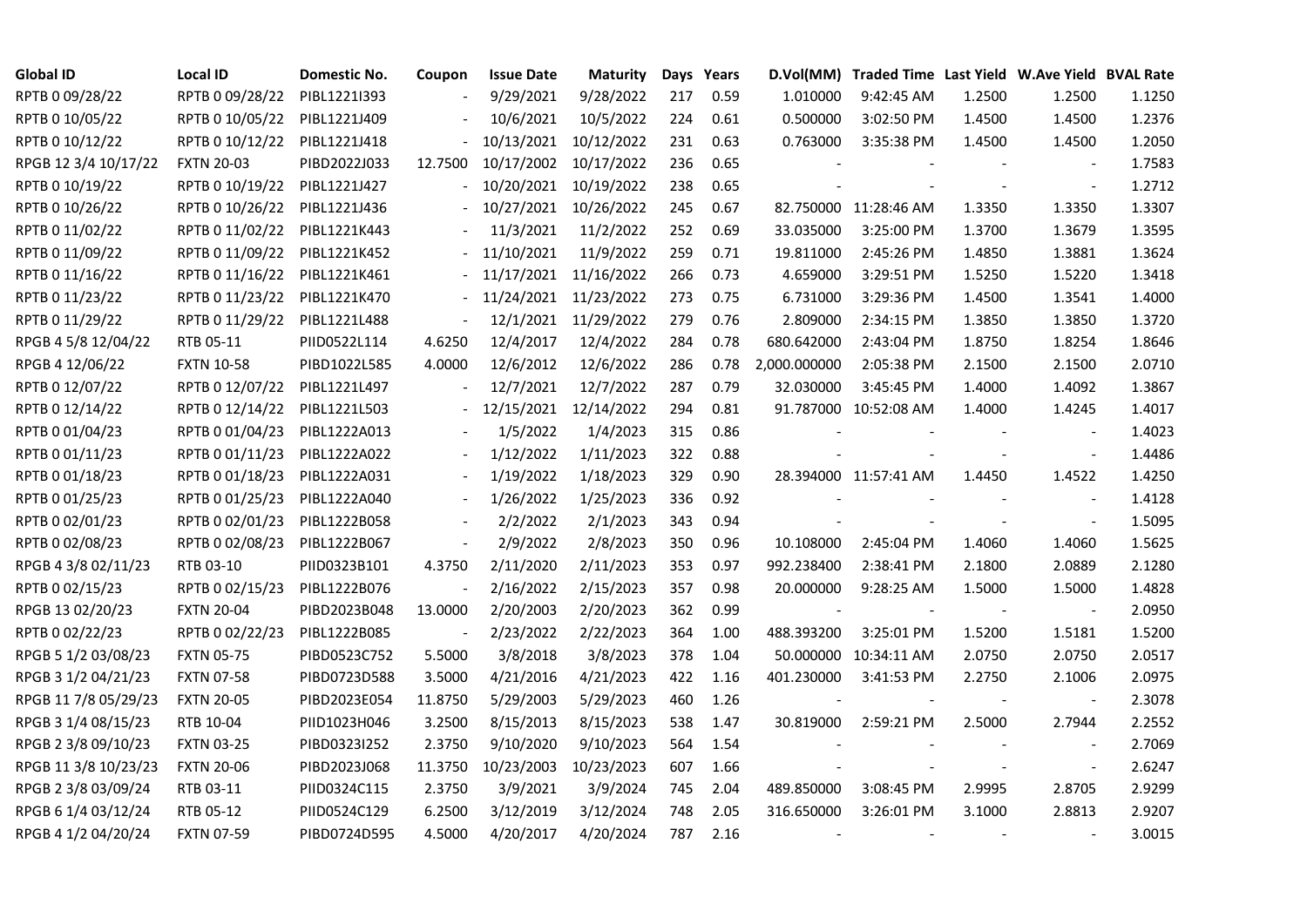| <b>Global ID</b>     | <b>Local ID</b>   | Domestic No. | Coupon  | <b>Issue Date</b> | <b>Maturity</b>  |     | Days Years |            | D.Vol(MM) Traded Time Last Yield W.Ave Yield BVAL Rate |        |                          |        |
|----------------------|-------------------|--------------|---------|-------------------|------------------|-----|------------|------------|--------------------------------------------------------|--------|--------------------------|--------|
| RPGB 12 3/8 06/03/24 | <b>FXTN 20-07</b> | PIBD2024F075 | 12.3750 | 6/3/2004          | 6/3/2024         | 831 | 2.28       |            |                                                        |        |                          | 3.0896 |
| RPGB 12 7/8 08/05/24 | <b>FXTN 20-08</b> | PIBD2024H086 | 12.8750 | 8/5/2004          | 8/5/2024         | 894 | 2.45       |            |                                                        |        |                          | 3.2141 |
| RPGB 4 1/8 08/20/24  | <b>FXTN 10-59</b> | PIBD1024H595 | 4.1250  | 8/20/2014         | 8/20/2024        | 909 | 2.49       |            | 25.000000 11:40:46 AM                                  | 3.3000 | 3.3000                   | 3.2467 |
| RPGB 4 1/4 10/17/24  | <b>FXTN 05-76</b> | PIBD0524J762 | 4.2500  | 10/17/2019        | 10/17/2024       | 967 | 2.65       |            |                                                        |        | $\overline{\phantom{a}}$ | 3.3660 |
| RPGB 13 3/4 11/11/24 | <b>FXTN 20-09</b> | PIBD2024K091 | 13.7500 | 11/11/2004        | 11/11/2024       | 992 | 2.72       |            |                                                        |        | $\overline{a}$           | 3.4078 |
| RPGB 5 3/4 04/12/25  | FXTN 07-61        | PIBD0725D618 | 5.7500  | 4/12/2018         | 4/12/2025 1,144  |     | 3.13       |            |                                                        |        | $\blacksquare$           | 3.6961 |
| RPGB 12 1/8 04/14/25 | <b>FXTN 20-10</b> | PIBD2025D103 | 12.1250 | 4/14/2005         | 4/14/2025 1,146  |     | 3.14       |            |                                                        |        | $\blacksquare$           | 3.7014 |
| RPGB 2 5/8 08/12/25  | RTB 05-13         | PIID0525H130 | 2.6250  | 8/12/2020         | 8/12/2025 1,266  |     | 3.47       | 203.900000 | 2:28:29 PM                                             | 3.9750 | 3.9010                   | 3.8771 |
| RPGB 3 5/8 09/09/25  | <b>FXTN 10-60</b> | PIBD10251608 | 3.6250  | 9/9/2015          | 9/9/2025 1,294   |     | 3.54       | 236.000000 | 3:25:08 PM                                             | 3.9000 | 3.8995                   | 3.8994 |
| RPGB 12 1/8 10/20/25 | <b>FXTN 20-11</b> | PIBD2025J116 | 12.1250 | 10/20/2005        | 10/20/2025 1,335 |     | 3.66       |            |                                                        |        | $\overline{\phantom{a}}$ | 4.0341 |
| RPGB 18 1/4 11/29/25 | <b>FXTN 25-01</b> | PIBD2525K015 | 18.2500 | 11/29/2000        | 11/29/2025 1,375 |     | 3.77       |            |                                                        |        | $\overline{a}$           | 4.1045 |
| RPGB 10 1/4 01/19/26 | <b>FXTN 20-12</b> | PIBD2026A122 | 10.2500 | 1/19/2006         | 1/19/2026 1,426  |     | 3.90       |            |                                                        |        | $\blacksquare$           | 4.1942 |
| RPGB 6 1/4 02/14/26  | <b>FXTN 07-62</b> | PIBD0726B627 | 6.2500  | 2/14/2019         | 2/14/2026 1,452  |     | 3.98       | 11.000000  | 2:24:37 PM                                             | 4.5000 | 4.5091                   | 4.2924 |
| RPGB 3 3/8 04/08/26  | <b>FXTN 05-77</b> | PIBD0526D772 | 3.3750  | 4/8/2021          | 4/8/2026 1,505   |     | 4.12       | 228.500000 | 3:26:56 PM                                             | 4.4000 | 4.4998                   | 4.4999 |
| RPGB 3 1/2 09/20/26  | RTB 10-05         | PIID1026I057 | 3.5000  | 9/20/2016         | 9/20/2026 1,670  |     | 4.57       | 6.000000   | 2:35:32 PM                                             | 4.7750 | 4.7583                   | 4.5369 |
| RPGB 6 1/4 10/20/26  | RTB 15-01         | PIID1526J019 | 6.2500  | 10/20/2011        | 10/20/2026 1,700 |     | 4.65       | 0.500000   | 2:55:01 PM                                             | 4.7800 | 4.7800                   | 4.5772 |
| RPGB 8 12/07/26      | <b>FXTN 20-13</b> | PIBD2026L139 | 8.0000  | 12/7/2006         | 12/7/2026 1,748  |     | 4.79       |            |                                                        |        |                          | 4.6418 |
| RPGB 5 3/8 03/01/27  | RTB 15-02         | PIID1527C023 | 5.3750  | 3/1/2012          | 3/1/2027 1,832   |     | 5.02       |            |                                                        |        | $\overline{\phantom{a}}$ | 4.7517 |
| RPGB 4 3/4 05/04/27  | <b>FXTN 10-61</b> | PIBD1027E617 | 4.7500  | 5/4/2017          | 5/4/2027 1,896   |     | 5.19       |            |                                                        |        | $\blacksquare$           | 4.8360 |
| RPGB 4 5/8 06/02/27  | RTB 05-14         | PIID0527L140 | 4.6250  | 12/2/2021         | 6/2/2027 1,925   |     | 5.27       | 31.200000  | 2:44:55 PM                                             | 4.8250 | 4.7769                   | 5.1338 |
| RPGB 8 5/8 09/06/27  | <b>FXTN 20-14</b> | PIBD2027I140 | 8.6250  | 9/6/2007          | 9/6/2027 2,021   |     | 5.53       |            |                                                        |        | $\overline{a}$           | 4.9075 |
| RPGB 6 1/4 03/22/28  | <b>FXTN 10-63</b> | PIBD1028C635 | 6.2500  | 3/22/2018         | 3/22/2028 2,219  |     | 6.08       |            |                                                        |        | $\overline{\phantom{a}}$ | 4.9688 |
| RPGB 3 5/8 04/22/28  | <b>FXTN 07-64</b> | PIBD0728D649 | 3.6250  | 4/22/2021         | 4/22/2028 2,250  |     | 6.16       | 100.000000 | 9:39:29 AM                                             | 5.1500 | 5.1500                   | 5.1402 |
| RPGB 3 3/4 08/12/28  | <b>FXTN 07-65</b> | PIBD0728H654 | 3.7500  | 8/12/2021         | 8/12/2028 2,362  |     | 6.47       | 101.100000 | 3:21:38 PM                                             | 5.0000 | 5.1978                   | 5.1634 |
| RPGB 9 1/2 12/04/28  | <b>FXTN 20-15</b> | PIBD2028L151 | 9.5000  | 12/4/2008         | 12/4/2028 2,476  |     | 6.78       |            |                                                        |        | $\blacksquare$           | 5.1735 |
| RPGB 67/8 01/10/29   | <b>FXTN 10-64</b> | PIBD1029A644 | 6.8750  | 1/10/2019         | 1/10/2029 2,513  |     | 6.88       |            | 8.252640 11:48:43 AM                                   | 5.2500 | 5.1462                   | 4.9988 |
| RPGB 8 3/4 05/27/30  | <b>FXTN 20-16</b> | PIBD2030E166 | 8.7500  | 5/27/2010         | 5/27/2030 3,015  |     | 8.26       |            |                                                        |        | $\blacksquare$           | 5.3162 |
| RPGB 2 7/8 07/09/30  | <b>FXTN 10-65</b> | PIBD1030G655 | 2.8750  | 7/9/2020          | 7/9/2030 3,058   |     | 8.37       |            |                                                        |        | $\overline{\phantom{a}}$ | 5.3999 |
| RPGB 12 1/2 07/28/30 | <b>FXTN 25-02</b> | PIBD2530G029 | 12.5000 | 7/28/2005         | 7/28/2030 3,077  |     | 8.42       |            |                                                        |        | $\sim$                   | 5.3266 |
| RPGB 11 1/4 01/26/31 | <b>FXTN 25-03</b> | PIBD2531A032 | 11.2500 | 1/26/2006         | 1/26/2031 3,259  |     | 8.92       |            |                                                        |        | $\overline{\phantom{a}}$ | 5.3570 |
| RPGB 8 07/19/31      | <b>FXTN 20-17</b> | PIBD2031G171 | 8.0000  | 7/19/2011         | 7/19/2031 3,433  |     | 9.40       | 0.330000   | 3:35:25 PM                                             | 5.3250 | 5.3250                   | 5.2869 |
| RPGB 4 07/22/31      | <b>FXTN 10-66</b> | PIBD1031G662 | 4.0000  | 7/22/2021         | 7/22/2031 3,436  |     | 9.41       |            | 317.367000 11:50:44 AM                                 | 5.3000 | 5.2819                   | 5.2998 |
| RPGB 9 3/8 10/05/31  | <b>FXTN 25-04</b> | PIBD2531J042 | 9.3750  | 10/5/2006         | 10/5/2031 3,511  |     | 9.61       |            |                                                        |        |                          | 5.3801 |
| RPGB 4 7/8 01/20/32  | <b>FXTN 10-67</b> | PIBD1032A675 | 4.8750  | 1/20/2022         | 1/20/2032 3,618  |     | 9.91       | 76.650000  | 3:00:14 PM                                             | 5.5000 | 5.2542                   | 5.2729 |